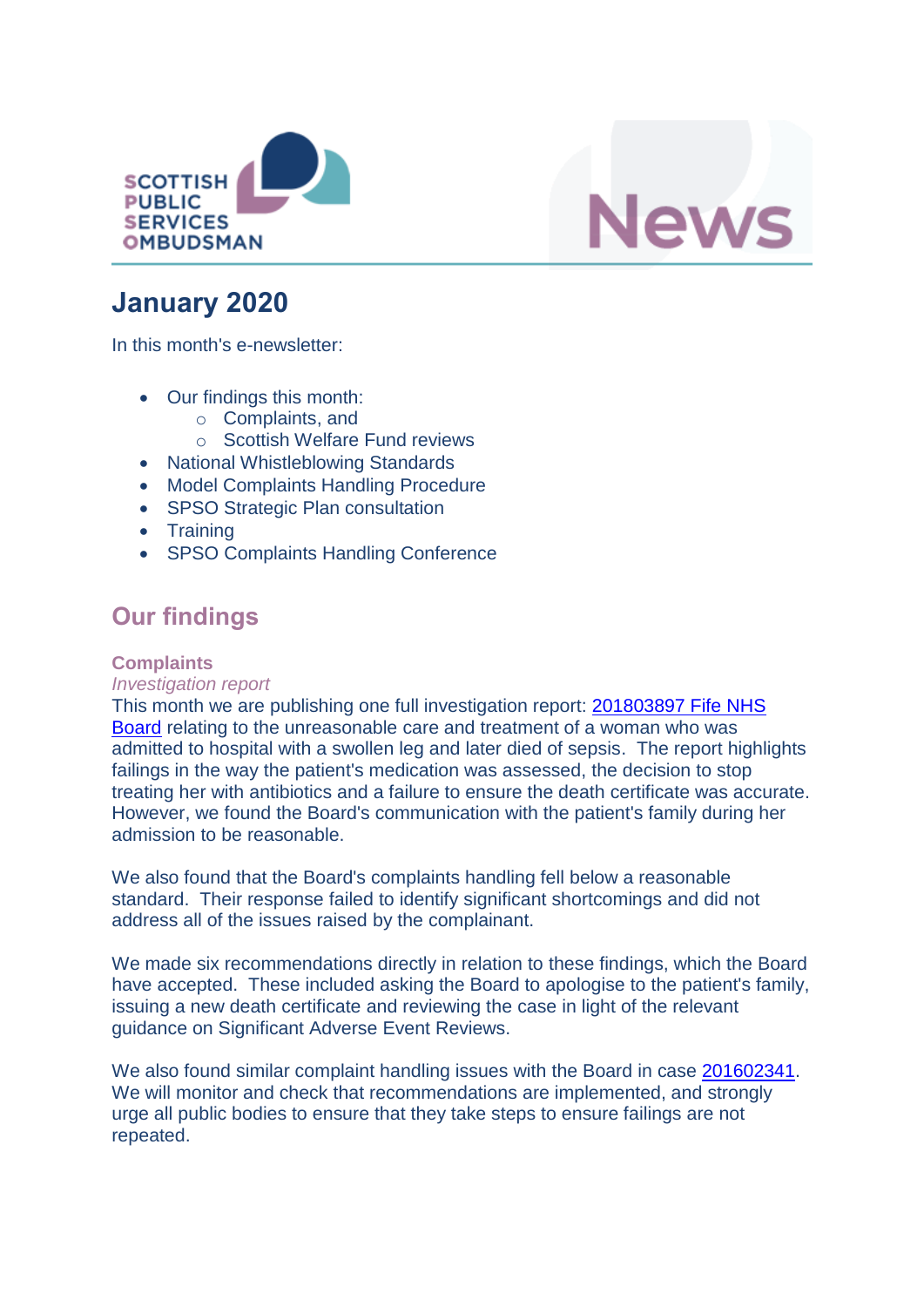#### *Decision reports*

We are currently in the process of upgrading our casework management system. While there has been no impact on our casework we have decided to not publish any decision reports this month until work on our casework management system has been completed.

#### **Learning points**

We have recently seen a number of cases where complainants experienced significant delays in receiving their final, stage 2, response letter from public bodies.

When complainants call on us for help in these cases, we record the delays that they have been experiencing during the complaints process so far and ask the organisation to contact the complainant as soon as possible with an explanation for the delay and a timescale of when the final response is expected.

In cases where the issue remains unresolved, we may have to notify the organisation more formally in line with to our [Support and Intervention Policy.](https://www.valuingcomplaints.org.uk/sites/valuingcomplaints/files/resources/190314SupportAndInterventionPolicyFINAL.pdf)

#### **Scottish Welfare Fund (SWF) Reviews**

During December we:

- responded to 80 enquiries
- made 65 decisions:
	- o 16 community care grants
	- o 49 crisis grants
- changed the council's decision on seven (44%) community care grants and 17 (35%) crisis grants

Many applicants to the SWF are in situations which require urgent action. Over the holiday period, even though our office was closed, we provided a service to consider crisis grant applications. Some applicants, who were looking to make a new application with their council, contacted us during this period to advise that they were closed. We are only able to review applications once they have been through the council's application process so we signposted them to other potential sources of assistance until their local council reopened.

We also encountered difficulties associated with one council operating reduced opening hours. As we were unable to contact them for further information to carry out our independent review, the applicant experienced a delay of several days in receiving the support they needed. In the end, we were able to review the application and overturned the council's decision.

**Did you know** we now have a searchable directory of SWF case studies available [on our website?](https://www.spso.org.uk/scottishwelfarefund/case-summaries)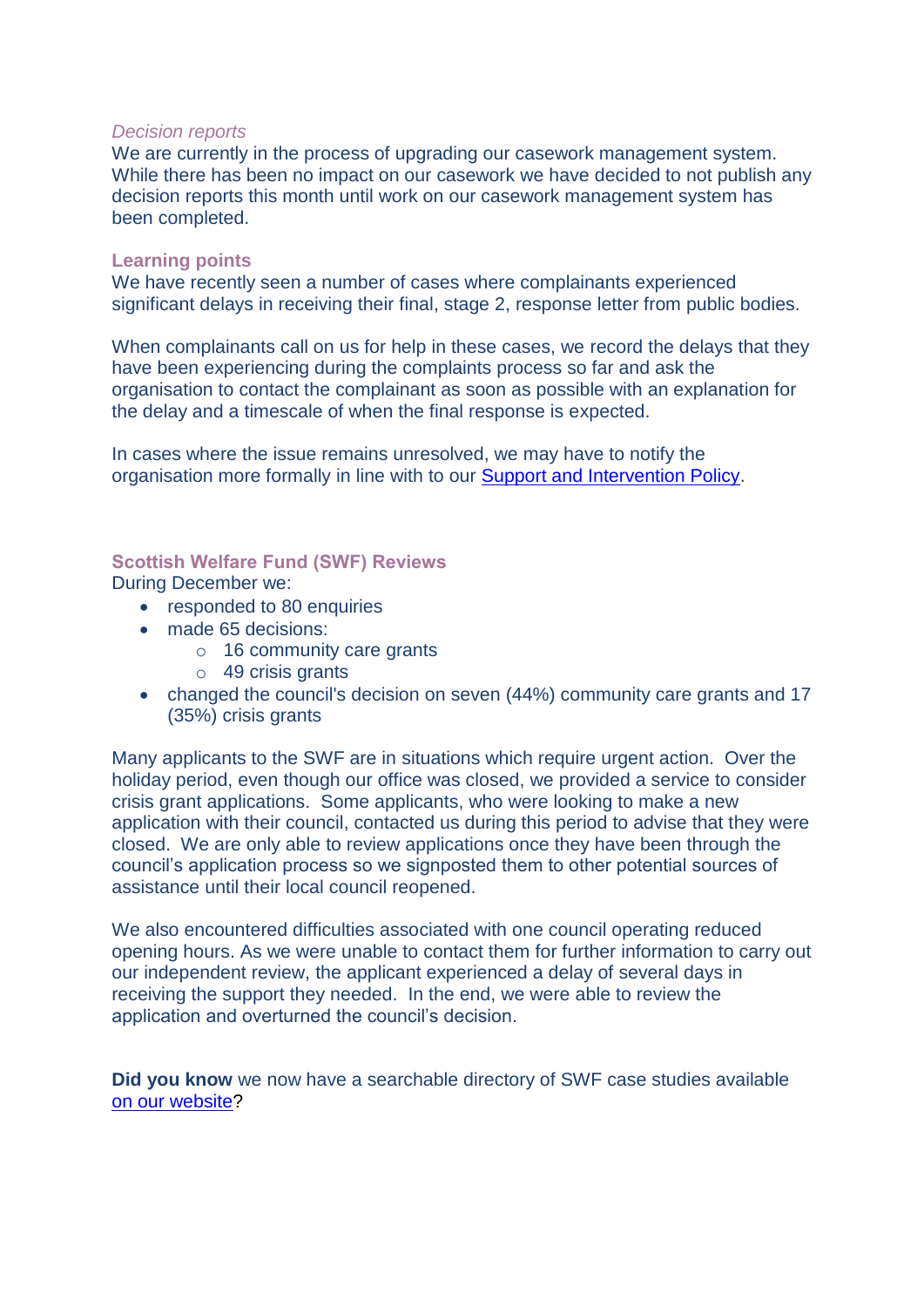### **National Whistleblowing Standards**

From July 2020 the Scottish Public Services Ombudsman is also the Independent National Whistleblowing Officer (INWO). The aim is to make sure everyone delivering NHS services in Scotland is able to speak out to raise concerns, ultimately contributing to ensuring that the NHS in Scotland is as well run as possible.

The INWO has developed a set of National Whistleblowing Standards that set out the high level principles and a detailed procedure for investigating concerns. These Standards are now being shared for information and to help prepare NHS organisations for implementation in advance of July 2020.

For further information, please visit the new INWO website at [www.inwo.org.uk](http://www.inwo.org.uk/)



# **Model Complaints Handling Procedure**

Last year, we conducted a comprehensive review of the Model Complaints Handling Procedure (MCHP) across all sectors (except the NHS), and will be launching the updated MCHP over the next few weeks.

We will publish the new MCHP on our website and contact bodies under our jurisdiction directly to share the information.

### **SPSO Strategic Plan consultation**

The SPSO recently sent her draft Strategic Plan 2020-2024 to the Scottish Parliamentary Corporate Body for their consideration and comment. The plan covers the SPSO's vision, values and strategic aims for 2020-2024.

We also invite comments from individuals and organisations. The consultation is open until 28 February 2020. The draft Strategic Plan and information on the consultation is available [on our website.](https://www.spso.org.uk/news-and-media/spso-strategic-plan-2020-2024-consultation-open)

### **Training**

Our next open training course for the public sector is: **Complaint Investigation Skills** Tuesday 10 March 2020

This course is for managers, team leaders, complaints officers and any other staff involved in the investigation of complaints. The course aims to develop their awareness of what makes the experience of complaining a good one or a bad one and explores the investigation process from initial receipt to conclusion.

[For further information and to book a place, please visit our website.](http://www.valuingcomplaints.org.uk/training/training-courses)